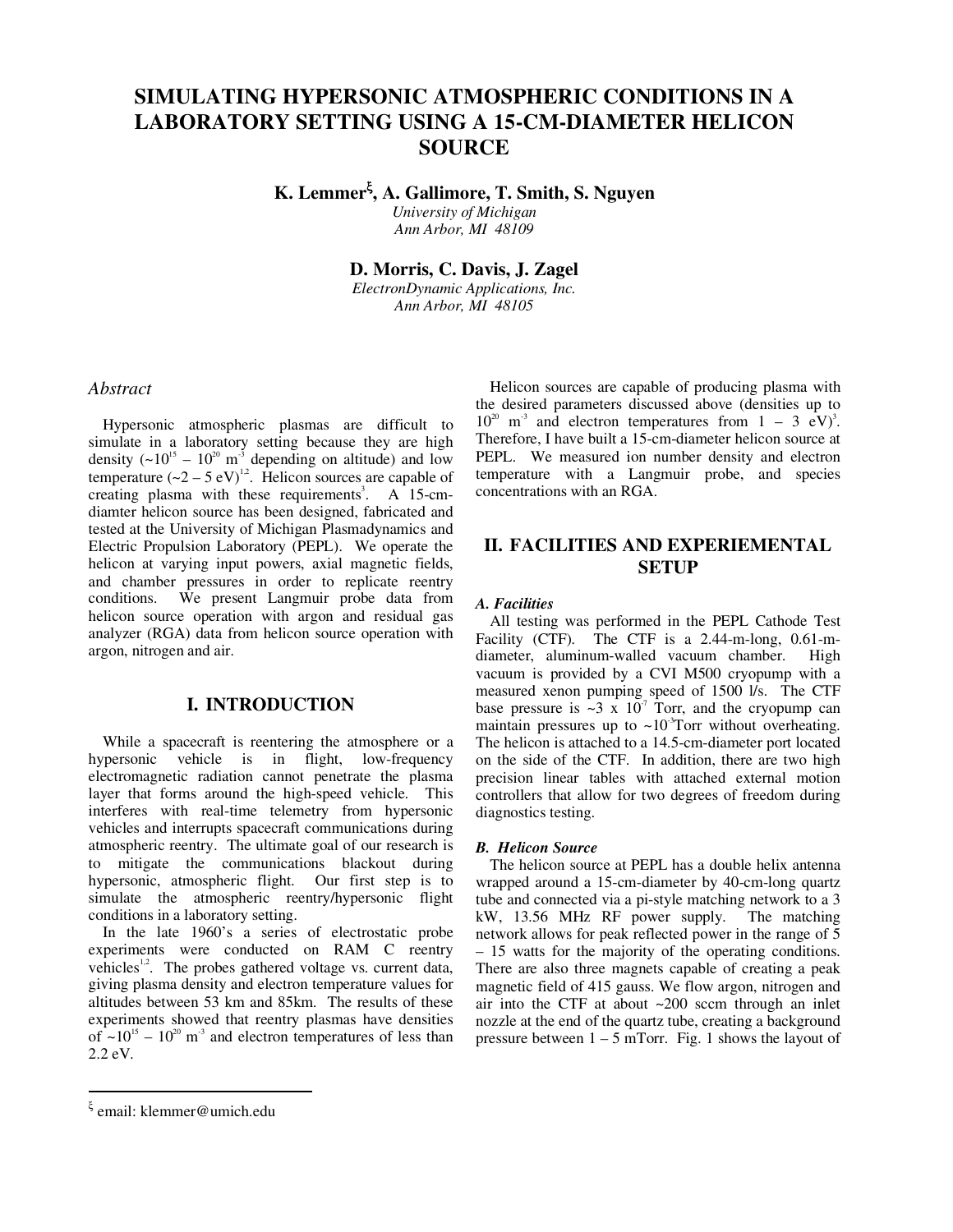the PEPL helicon source, and Fig. 2 shows the electrical setup of the helicon.



**Figure 1.** PEPL helicon source layout with dimensions. Units are in cm. The (0,0) location is located where the quartz tube meets with the CTF flange, in the radial center of the quartz tube. Magnets and antenna can be seen surrounding the quartz tube.



**Figure 2.** Electrical setup of PEPL helicon source with DC magnets and RF antenna.

### *C. Langmuir Probe*

 The Langmuir probe is mounted inside the CTF on the same horizontal plane as the helicon gas inlet. Linear tables permit axial and radial movement of the probe with respect to the helicon. Radial sweeps are taken at axial positions of +15 cm and 0 cm (at the helicon exit plane, see Fig. 1) for varying input power and magnetic field settings.

 We also gathered Langmuir probe data at the (0,0) position for varying background pressures, input powers and magnetic field strengths. In addition, we took Langmuir probe sweeps along the helicon centerline at three different axial locations inside the CTF (downstream of the helicon). All Langmuir probe data were taken using only an argon gas feed.

 We use Langmuir probe sweeps to verify helicon mode and to compare with the RAM C experiments. These data are interpreted using the cylindrical probe, collisionless sheath method outlined by Lieberman and Lichtenberg<sup>4</sup>. The probe current in the ion saturation regime (where the probe potential is much lower than the plasma potential,

 $V \ll V_p$ ) is given by

$$
I_{i} = 2en_{i}r_{p}l_{p} \frac{2e|V_{p} - V|}{M_{i}}^{V_{2}}
$$
 (1)

where e is the electronic charge,  $n_i$  is the ion number density,  $r_{n}$  is the probe radius,  $l_{n}$  is the probe length,, and  $M<sub>i</sub>$  is the ion mass. The electron temperature (in eV) is given by

$$
T_e = \frac{V_p}{V_f} I(V) dv
$$
   
 
$$
V_e = \frac{V_f}{V_V} I(V_p)
$$
   
 
$$
= V \tag{2},
$$

where  $I(V)$  is the probe current,  $V_f$  is the floating potential (where  $I(V) = 0$ ). and the plasma potential  $V_p$  is obtained at the maximum of the second derivative of the I(V) curve.

#### *C. .Residual Gas Analyzer*

 The RGA (Kurt J. Lesker AccuQuad) is mounted on the CTF wall more than a meter downstream of the helicon source exit, on the same horizontal plane as the helicon gas feed nozzle. To maintain an RGA inlet pressure below  $10<sup>4</sup>$  Torr, we placed an auxiliary turbopump on a tee at the RGA entrance. Keeping the conductance  $C<sub>2</sub>$  of the RGA-to-turbopump path well below the turbopump speed  $S_n$  or the conductance  $C_1$  of the CTF-to-RGA path ensures that the auxiliary turbopump has a negligible effect on the gas sample pressure,

$$
P_s = \frac{P_c}{1 + \frac{C_2}{C_1} \frac{S_p}{S_p + C_2}} \to \frac{P_c}{1 + \frac{C_2}{C_1}}
$$
(3)

 After the gas enters the RGA, it is ionized and the particle mass per unit charge is measured by a channel electron multiplier. We use the RGA to characterize the gas species fractions downstream of the helicon to verify that there are no "odd" species present in helicon plasmas. For this reason, the RGA was operated using air and nitrogen in addition to argon.

### **III. RESULTS AND DISCUSSION**

#### *A. Langmuir Probe*

#### *1) Confirming Helicon Mode*

 In order to confirm helicon mode, we conducted Langmuir probe tests at the (0,0) location of the helicon source. Figure 3 shows the resulting ion density as a function of RF input power for three settings of the peak magnetic field strength. The two distinct "jumps" in ion number density are characteristic of helicon plasma sources. The first jump is from capacitive to inductive mode, while the second is from inductive to helicon mode, as indicated on the plot. The lower magnetic field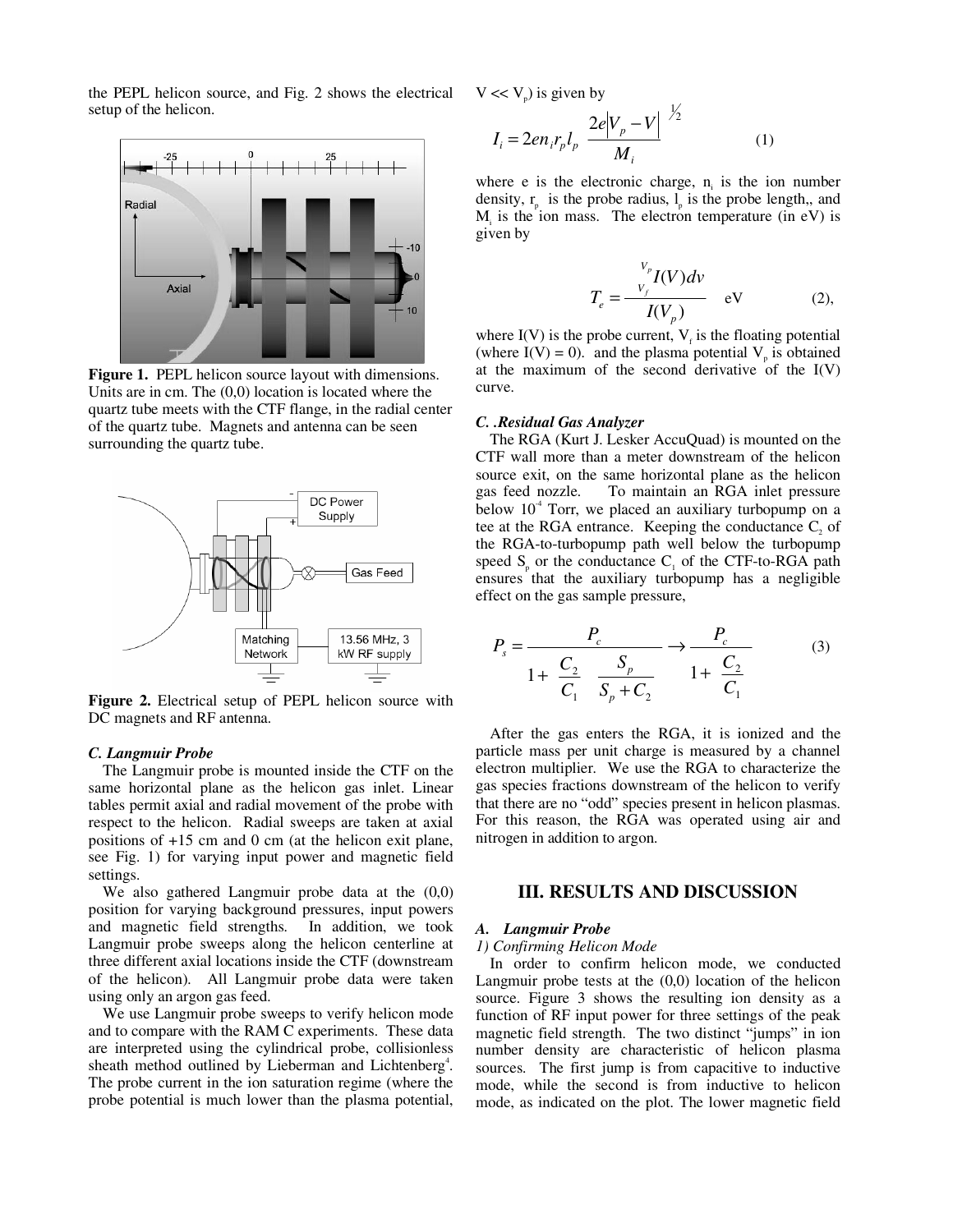settings do not contain these jumps, since they do not achieve helicon mode.



**Figure 3.** Ion number density as a function of input power and peak magnetic field strength, probe location: (0,0), chamber pressure: 5 mTorr

 Figure 4 shows the electron temperature as a function of RF input power for the same three peak magnetic field strengths. The drop in electron temperature for the 415 gauss line at RF power levels beyond 1000 W is typical of helicon mode operation.



**Figure 4.** Electron temperature as a function of input power and peak magnetic field strength, probe location: (0,0), chamber pressure; 5 mTorr

 We also carried out radial sweeps at the helicon exit plane (axial location 0 cm), looking for the high-density core normally found in helicon mode. Figure 5 shows the ion number density at an RF input power of 1750 W as a function of radial position for three peak magnetic field strengths. Though all three radial profiles show the expected high-density core, this behavior is most pronounced at the highest value of the peak magnetic field strength (415 gauss).



Figure 5. Ion number density as a function of radial position and magnetic field strength, axial position: 0 cm, input power: 1750 watts, chamber pressure: 1 mTorr

#### *2) Comparison with RAM C Experiments*

 Future plasma mitigation experiments are planned to take place downstream of the helicon source inside the CTF. To determine how well these experiments will replicate the flight conditions recorded in the RAM C experiments, we took Langmuir probe measurements on the helicon centerline (radial position 0 cm) at three axial locations in the helicon plume. The input power during these tests was set to 1750 watts, with a peak magnetic field strength of 415 gauss and a chamber pressure of 1 mTorr. Table 1 compares the results of these measurements to RAM C flight data.

**Table 1.** Downstream Langmuir probe data compared with **RAM** C data

|                               | <b>Ion Number</b><br>Density $(m^3)$ | <b>Electron</b><br>Temperature (eV) |
|-------------------------------|--------------------------------------|-------------------------------------|
| RAM $C^{1,2}$                 | $10^{15} - 10^{20}$                  | < 2.2                               |
| $13 \text{ cm}$<br>downstream | $3.7 \cdot 10^{16}$                  | 2.8                                 |
| $20.5 \text{ cm}$             | $3.0 \cdot 10^{16}$                  | 2.7                                 |
| 28 cm                         | $2.7 \cdot 10^{16}$                  | 29                                  |

 At the tested RF input power and magnetic field strength, ion number densities in the helicon are at the low end of those found in the RAM C experiments, while the electron temperatures that we found correspond with the flight data. Though the helicon plume at this power level compares favorably to the higher-altitude end of the RAM C operating conditions, we would like to simulate the lower altitudes as well. Achieving this goal will require further investigation of helicon performance as a function of input power and chamber pressure.

### *B. Retarding Potential Analyzer*

 We know what species to expect in reentry plasma, and we want to ensure that there are no "odd" species present in a helicon plasma. Figure 6 shows the species molar concentrations as a function of input power for air, nitrogen and argon gas feeds. Without exception, the species concentrations are independent of the input power while the plasma source operates in helicon mode.